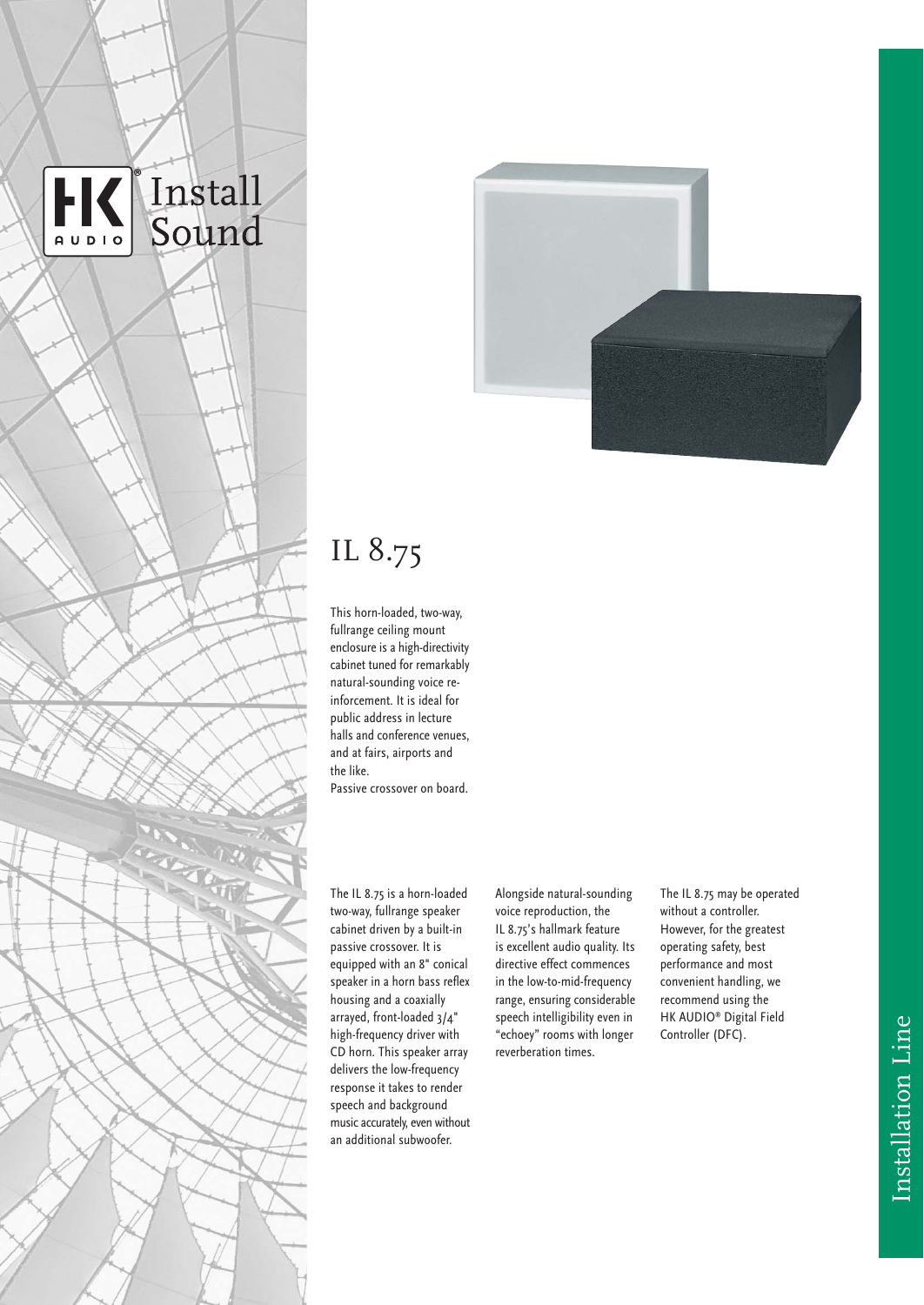## Architectural specifications

The professional two-way full-range loudspeaker system shall incorporate one 8" bass/mid-range loudspeaker and one 3/4" high-frequency driver in a coaxial arrangement. Both drivers shall be coupled to a single 60° x 60° constantdirectivity horn mounted in a square bass-reflex housing constructed of 16 mm MDF painted with either black or white acrylic enamel. The front cover shall consist of grille cloth of a matching colour. Four flush-mounted M8 threaded bushings shall be flushmounted in the back of the housing for the attachment of mounting accessories. An optional frame shall be made available as an accessory to permit mounting the cabinet into a 2' x 2' suspended ceiling grid.

The enclosure's internal electronics shall include a passive crossover having a crossover frequency of 2 kHz and a slope of 12 dB per octave, and phase and frequency response correction.

The frequency response shall extend from 100 Hz to 19 kHz (+/- 3 dB). The axial sensitivity shall measure 102 dB @ 1W/1m under half-space conditions. The maximum sound pressure level shall be 126 dB at 10% THD under half-space conditions. The cabinet shall have a power-handling capacity of 100 watts RMS and an impedance of 8 ohms.

The input connectors shall consist of one pair of binding posts. The exterior dimensions shall be 45 cm square x 21.8 cm deep, and the unit shall weigh 16 kg (35.2 lbs).

The following accessories shall be available: wallmount bracket, M8 eyebolt, frame for mounting in a standard 2' x 2' suspended ceiling grid.

The cabinet shall be the HK AUDIO model **IL 8.75**.

### **Item number:**

• black: G 182093 • white: G 183033

Installation Line IL 8.75 Installation Line IL 8.75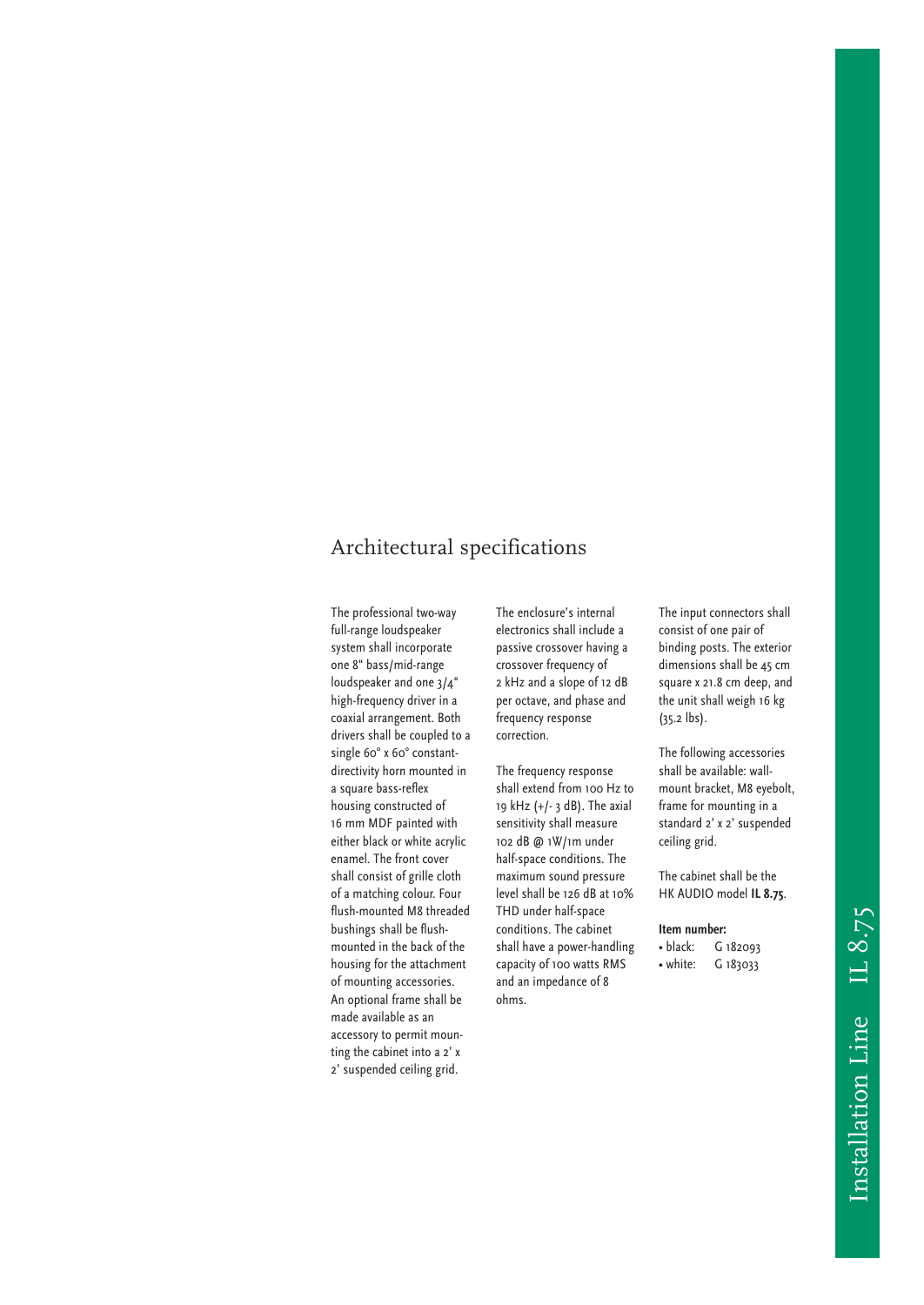### Enclosure design and mechanical appointments

The IL 8.75's housing is made of 16-mm MDF coated with acrylic enamel. It is available in the standard colors black or white. The front baffle cover is a matching color grille cloth.

The IL 8.75 comes in a flat, square enclosure. It may be installed in suspended ceilings comprised of standard 62.5 cm x 62.5 cm panels using a special optional ceiling mounting frame. The IL 8.75 may also be suspended freely or installed into wall paneling. The IL 8.75 weighs 16 kg. It is 45 cm wide, 45 cm high and 21.8 cm deep. On the back panel are a total of four M8 threaded bits. These accept optional fittings enabling the cabinet to be mounted in various ways.

Connectors are located on a countersunk panel on the back of the IL 8.75. It is equipped with a pair of binding posts enabling direct connection of speaker cords lacking plugs.

## Electrical and acoustical data

The IL 8.75 features an 8" HK AUDIO® Custom conical chassis speaker and a 3/4" high-frequency driver. The two drivers are configured in coaxial arrays and addressed via an internal passive crossover. The crossover frequency is 2 kHz at a slope of 12 dB per octave.

The IL 8.75's nominal power handling capacity is 100 watts RMS at 8 ohms impedance. It delivers 102 dB (1W/1m) SPL, measured under

half-space conditions. Maximum SPL measured under the same conditions at a distance of one meter is 126 dB at 10% THD.

The IL 8.75's high-frequency horn's horizontal radiation angle is 60°; its vertical radiation angle is 40°. Courtesy of the housings' foursquare design, the horn may be rotated 90°. The IL 8.75's directivity is 7.77 dB; the Q factor is 8,39 (averaged from 100 Hz to 10 kHz). Frequency response ranges from 68 Hz to 22 kHz (±3 dB). Consequently, the IL 8.75 1 is able to provide audio reinforcement for speech and music without requiring a subwoofer for enhanced low-end response (background sound reinforcement).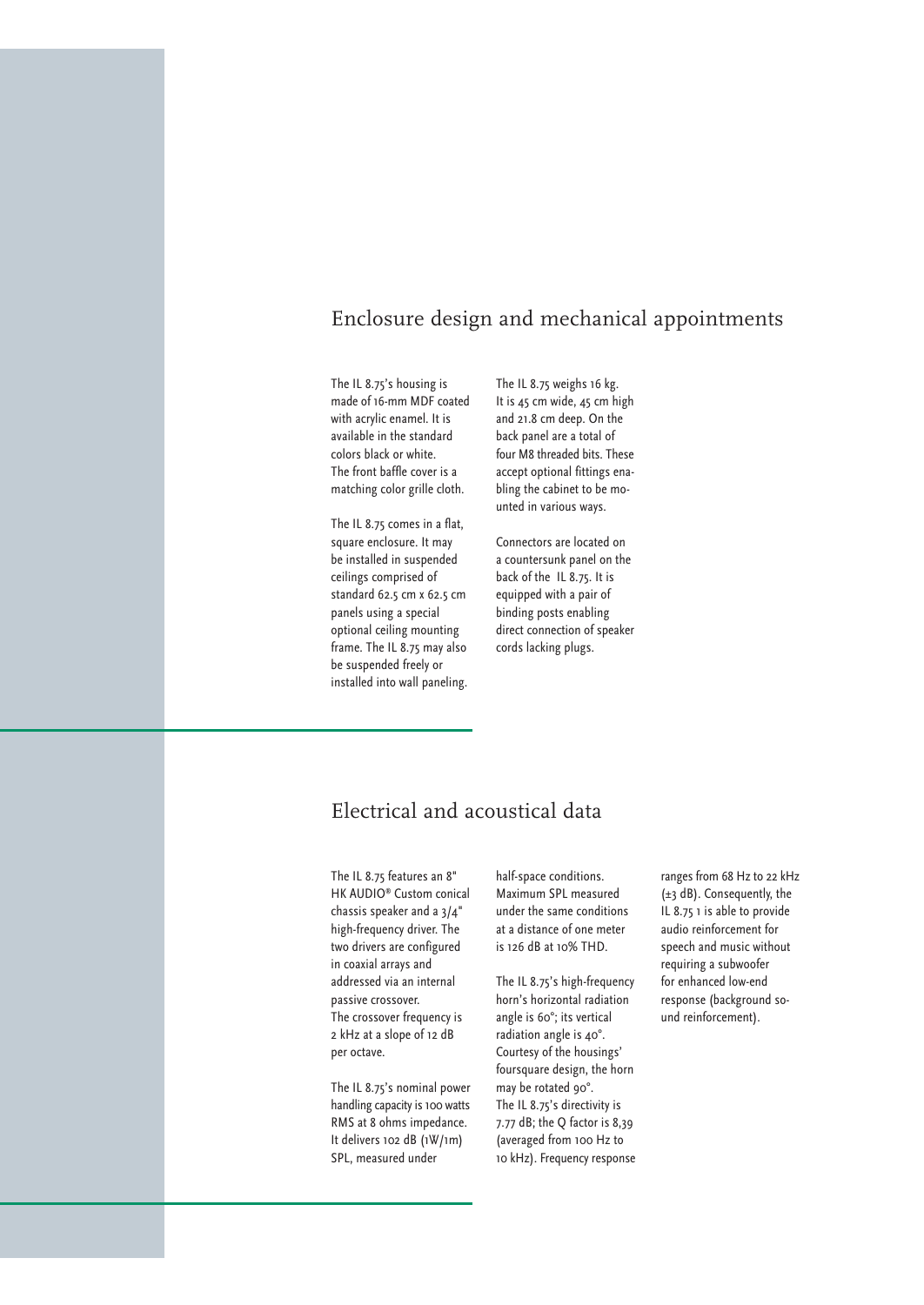## Measurement charts





an dR

 $r/$ dB

14 dB n dB

8 dB

5 dB

2 dB

 $4 dB$ 

 $4$  dB  $7 dB$ 

 $-10$  dB  $-$ 



*Q-Factor*

ė *Directivity horizontal 2D*

 $f(Hz)$ <sup>2000</sup>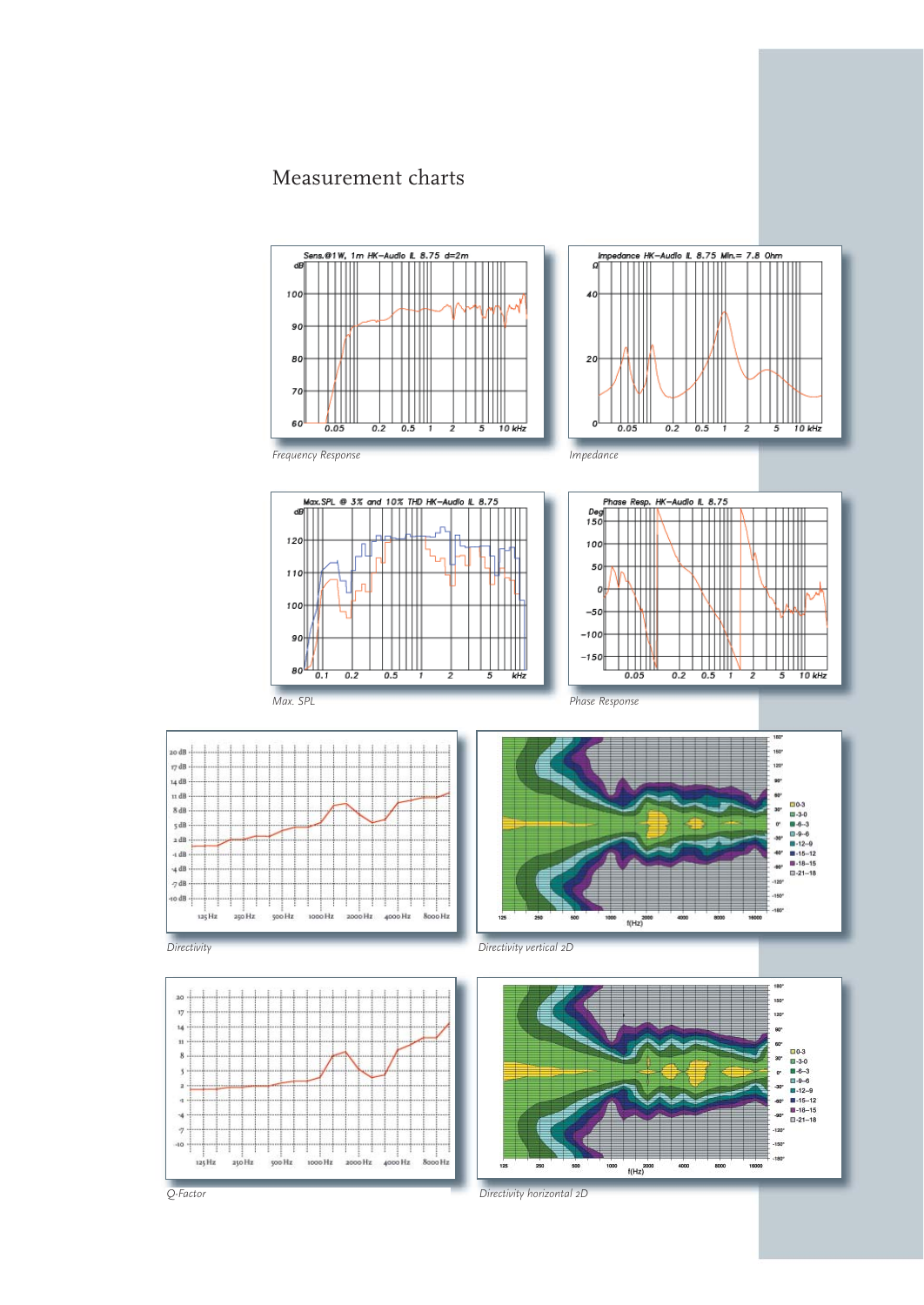## Polar diagrams





 $\,$  = horizontal  $=$  vertical

*4000 Hz 8000 Hz*